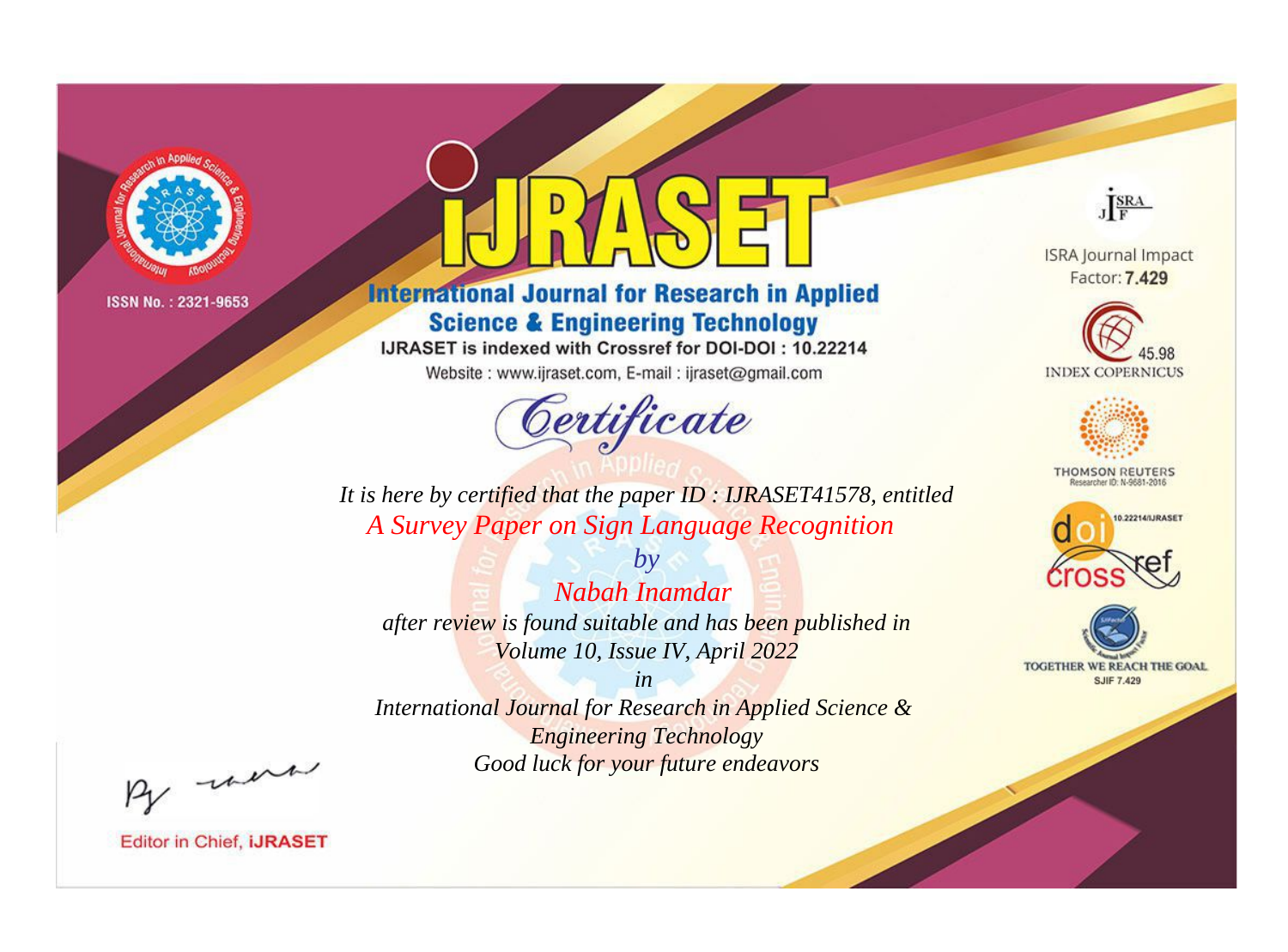

# **International Journal for Research in Applied Science & Engineering Technology**

IJRASET is indexed with Crossref for DOI-DOI: 10.22214

Website: www.ijraset.com, E-mail: ijraset@gmail.com



JERA

**ISRA Journal Impact** Factor: 7.429





**THOMSON REUTERS** 



TOGETHER WE REACH THE GOAL **SJIF 7.429** 

*It is here by certified that the paper ID : IJRASET41578, entitled A Survey Paper on Sign Language Recognition*

*Zaid Inamdar after review is found suitable and has been published in Volume 10, Issue IV, April 2022*

*by*

*in* 

*International Journal for Research in Applied Science & Engineering Technology Good luck for your future endeavors*

By morn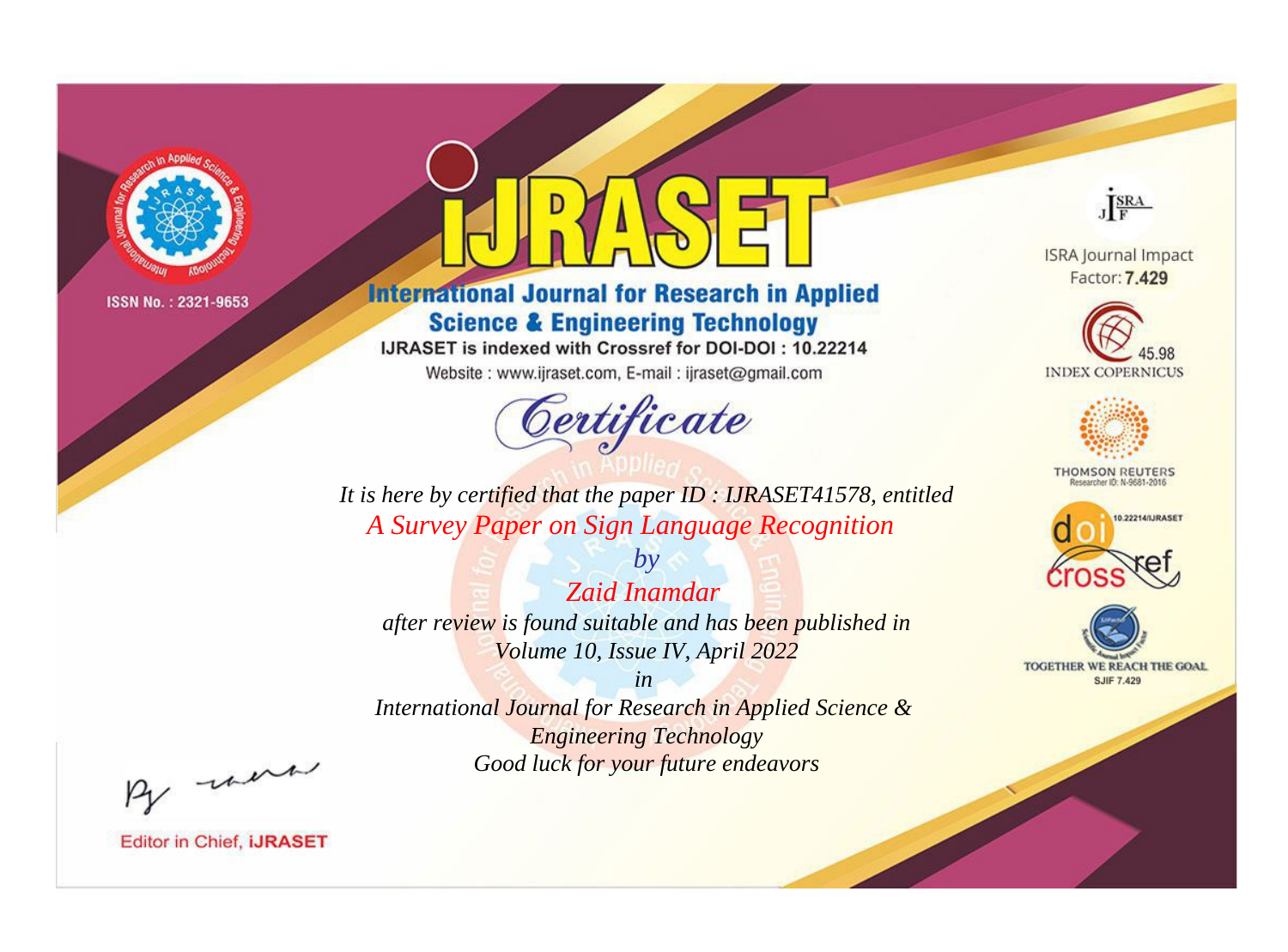

# **International Journal for Research in Applied Science & Engineering Technology**

IJRASET is indexed with Crossref for DOI-DOI: 10.22214

Website: www.ijraset.com, E-mail: ijraset@gmail.com



JERA **ISRA Journal Impact** 

Factor: 7.429





**THOMSON REUTERS** 



TOGETHER WE REACH THE GOAL **SJIF 7.429** 

It is here by certified that the paper ID: IJRASET41578, entitled A Survey Paper on Sign Language Recognition

 $b\nu$ **Sohel Shaikh** after review is found suitable and has been published in Volume 10, Issue IV, April 2022

 $in$ International Journal for Research in Applied Science & **Engineering Technology** 

Good luck for your future endeavors

By morn